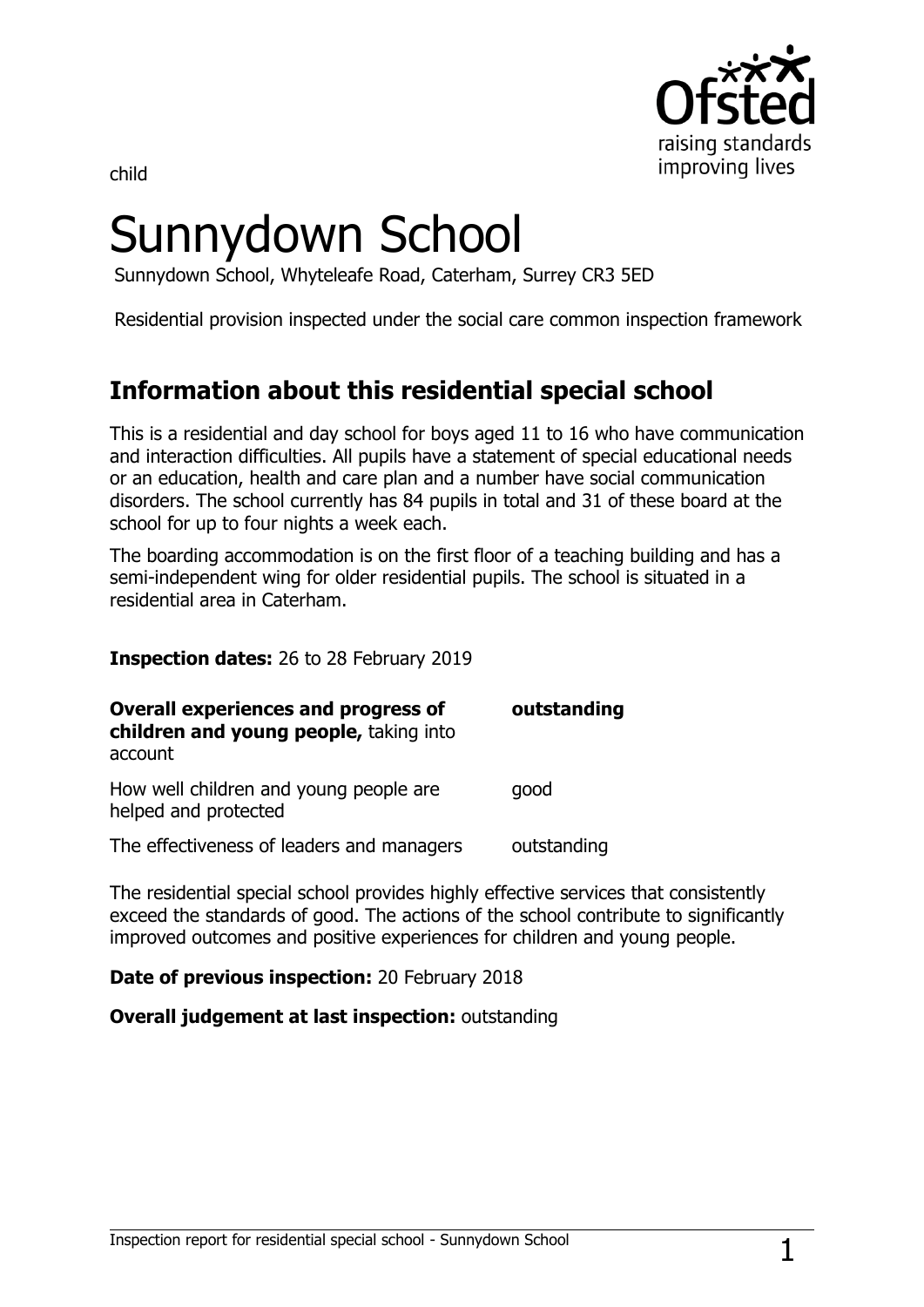

## **Key findings from this inspection**

This residential special school is outstanding because:

- pupils settle quickly and make very good progress
- boarding is a valued and integral part of the school's operation
- leaders and managers are inspirational and they have created a collaborative team that focuses on holistically meeting pupils' needs
- $\blacksquare$  the staff understand pupils' needs very well and meet these effectively
- $\blacksquare$  staff consistently and rigorously share the accountability for safeguarding and protecting pupils
- $\blacksquare$  systems support the staff to identify, monitor and act well on welfare and safeguarding concerns.

The residential special school's areas for development are:

- $\blacksquare$  ensuring that recruitment procedures are carefully followed
- **E** ensure that staff are clearer about when to escalate safeguarding concerns.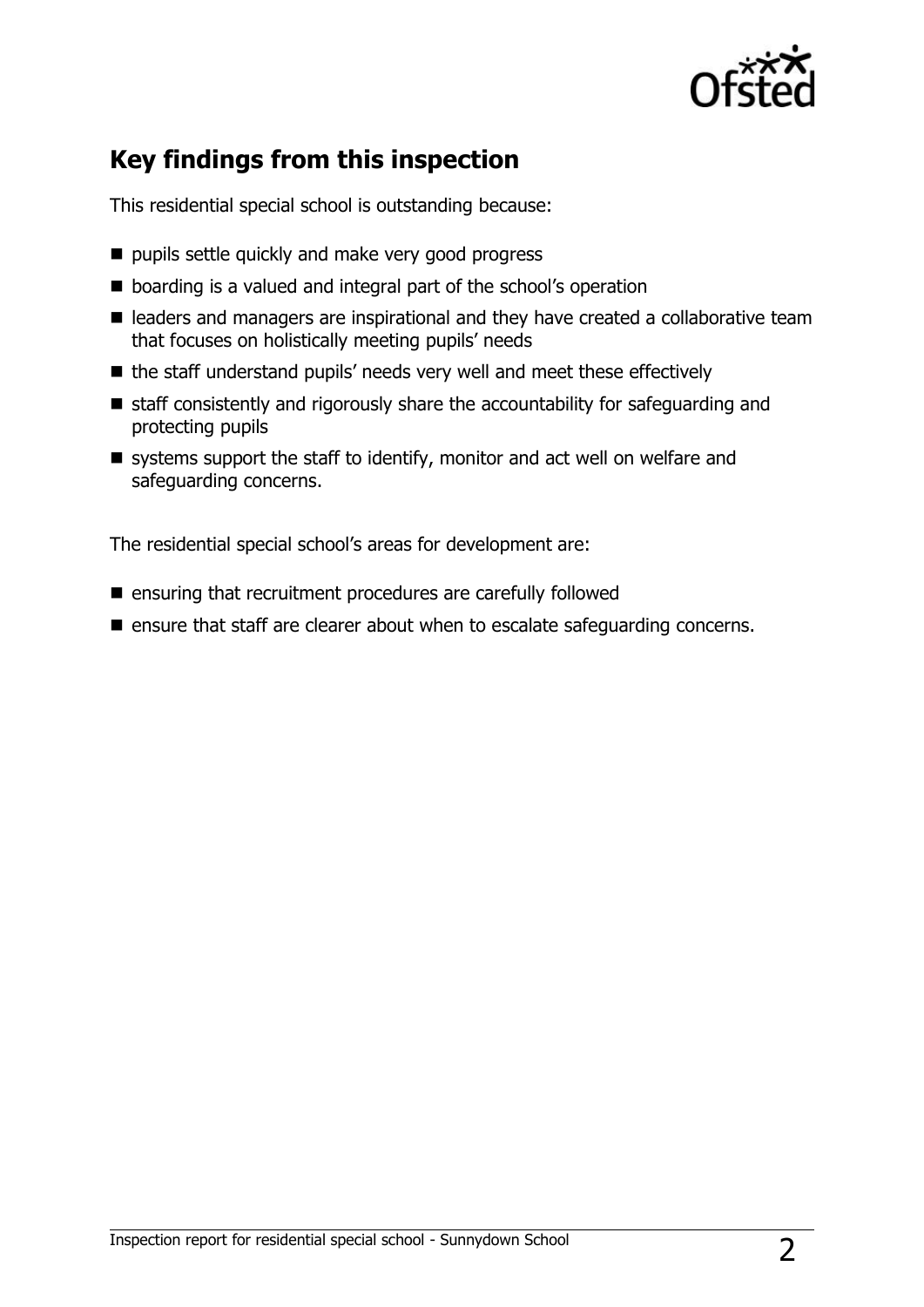

### **What does the residential special school need to do to improve?**

#### **Compliance with the national minimum standards for residential special schools**

The school does not meet the following national minimum standard for residential special schools:

■ Schools operate safe recruitment and adopt recruitment procedures in line with the regulatory requirements and having regard to guidance issued by the Secretary of State. (national minimum standard 14.1)

In particular, leaders and managers must monitor that recruitment procedures consistently follow good practice guidelines.

#### **Recommendation**

■ Ensure that leaders and managers consistently use the local authority's formal escalation procedures for safeguarding concerns.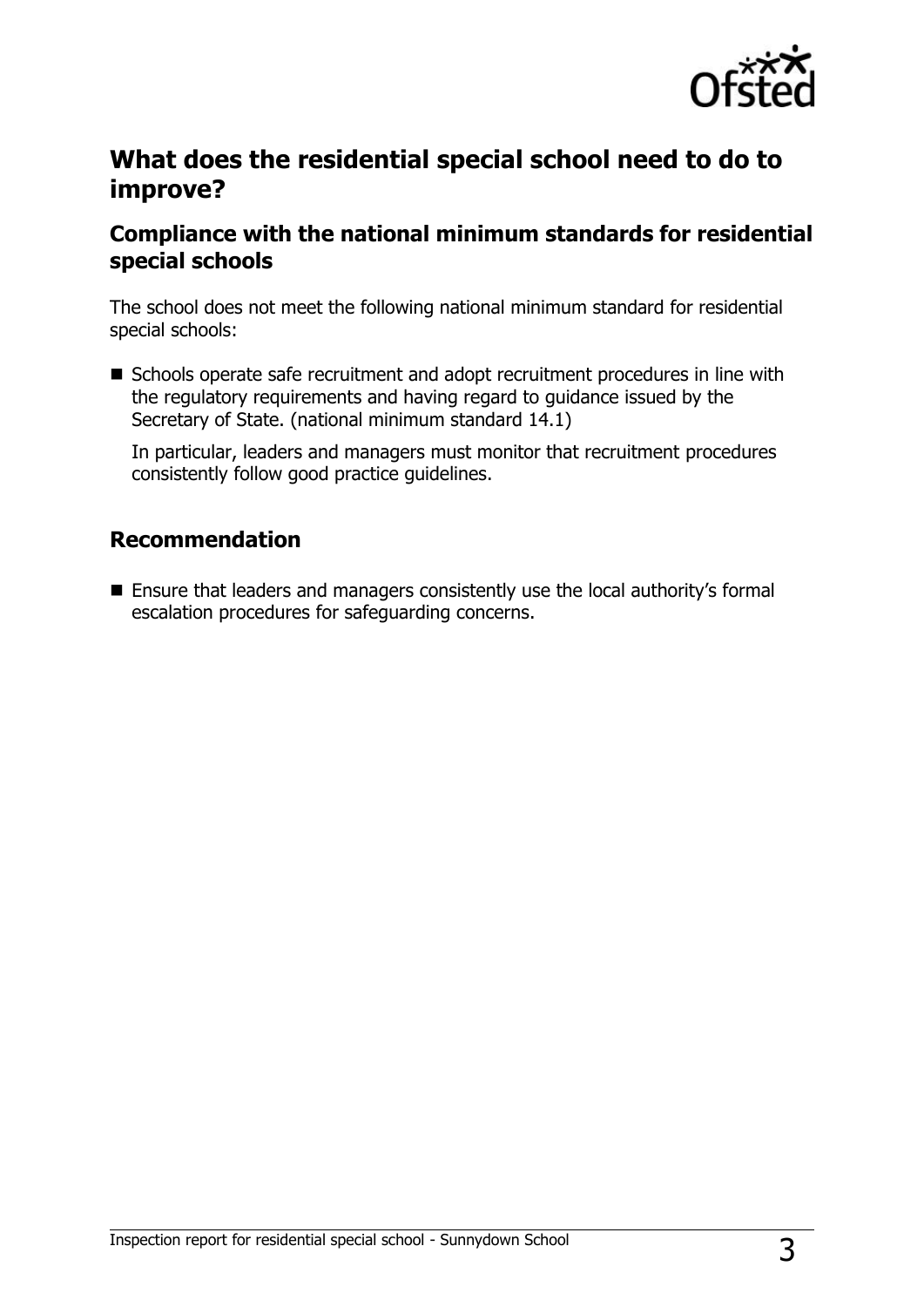

## **Inspection judgements**

#### **Overall experiences and progress of children and young people: outstanding**

The experiences and opportunities offered at the school holistically improve the long- and short-term progress that pupils make. Pupils settle well and say that they enjoy boarding. One pupil said, 'It's like my home.'

A whole-school approach to improving pupils' life chances permeates everything that happens here. For example, the headteacher gives talks on autism to increase employers' openness to offering employment opportunities. Pupils opportunities to socialise in the community are well organised and diverse. The care provided helps pupils to:

- $\blacksquare$  extend their experiences and be aspirational for their futures
- manage social situations and develop friendships, within and outside of the school
- $\blacksquare$  increase their sense of belonging to a community
- $\blacksquare$  become more independent
- learn skills which prepare them for higher education, employment and apprenticeships and lastly,
- $\blacksquare$  have fun.

Pupils' needs are understood and planned for well. One parent said that the difference in her child since he came here last year 'is phenomenal' and 'he is a much happier child'. Another parent said that she could not quite believe that the son who came here five years ago is doing GCSEs and is going to the college of his choice later this year. They both attributed their child's improvement to the support that boarding staff had given.

The residential staff's relationships with pupils positively contribute to pupils' progress. Staff have a good understanding of how to help pupils gradually make small changes that have big effects on their lives. One parent said that the main attribute that she appreciated was 'their persistence and patience in gradually helping her child', which had resulted in real change.

Pupils' health needs are identified well and supported effectively. There are robust procedures in place to manage medication, which are monitored well. The emotional support available is varied and thoughtful. Such opportunities range from sitting with a pet when distressed to having regular therapy sessions provided by the school therapist. Staff find bespoke strategies to help pupils manage and to reduce their anxieties effectively. The school received feedback from a parent who said how well a strategy helped her son to deal with a stressful situation at home.

Pupils' views are respected and valued. They learn to negotiate and respond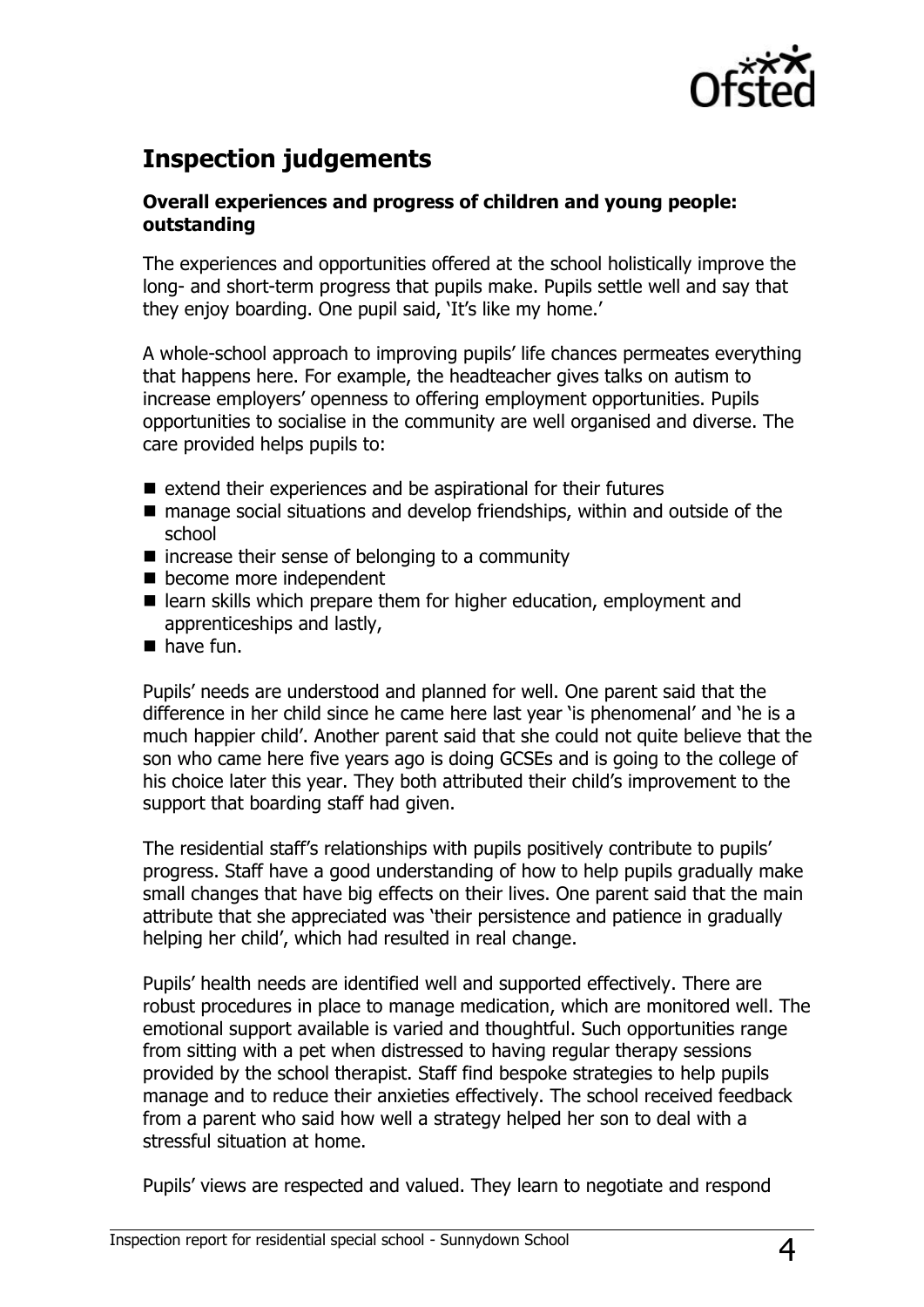

constructively to views which differ from their own in a supportive environment. All decisions that the staff make clearly take into consideration a pupil's views and involve them. Opportunities to discuss issues are provided frequently.

#### **How well children and young people are helped and protected: good**

Safeguarding pupils is a high priority for all staff who work together well if a safeguarding concern arises. Pupils say that they feel safe at the school and that they can keep themselves safer because of staff support.

Staff manage pupils' behaviour extremely well. There are very few incidents where measures of control are needed, and no pupils go missing. Staff are very attuned to individual pupils' needs and attentively try to reduce the likelihood that behaviours escalate. Pupils say that arguments between them are quickly resolved and rare.

Excellent systems support the staff to quickly identify, log and act on welfare concerns. Patterns and trends in pupils' behaviours are monitored well and result in strategic and individual support, which helps pupils and their families. There are clear procedures about when such concerns should be referred as safeguarding concerns.

Staff understand and appropriately refer safeguarding concerns to safeguarding agencies. On one occasion, senior staff should have used a local authority's escalation procedures more quickly. Their concerns were logged with the social work team, but they did not use the local authority's formal escalation procedures. However, staff clearly used escalation procedures to obtain early help for families when necessary.

Risk are identified, understood and managed very well. The headteacher provides strong leadership about what he expects the staff to do to minimise and manage any risks that are identified. There are further changes planned with regards to risk management, which are yet to be fully embedded. The leadership team is confident that these changes will lead to further improvements.

The staff take account of changes for a pupil, including those in society. For example, staff were helping pupils to understand the risks relating to knife crime. They were approaching this issue sensitively, balancing the pupils' need to understand the increased risk with managing the pupils' potential anxieties because of their increased understanding of this issue.

Recruitment generally meets required standards. However, in one instance, a recruitment record contained one reference. The other reference had been requested but not received before the member of staff took up their employment.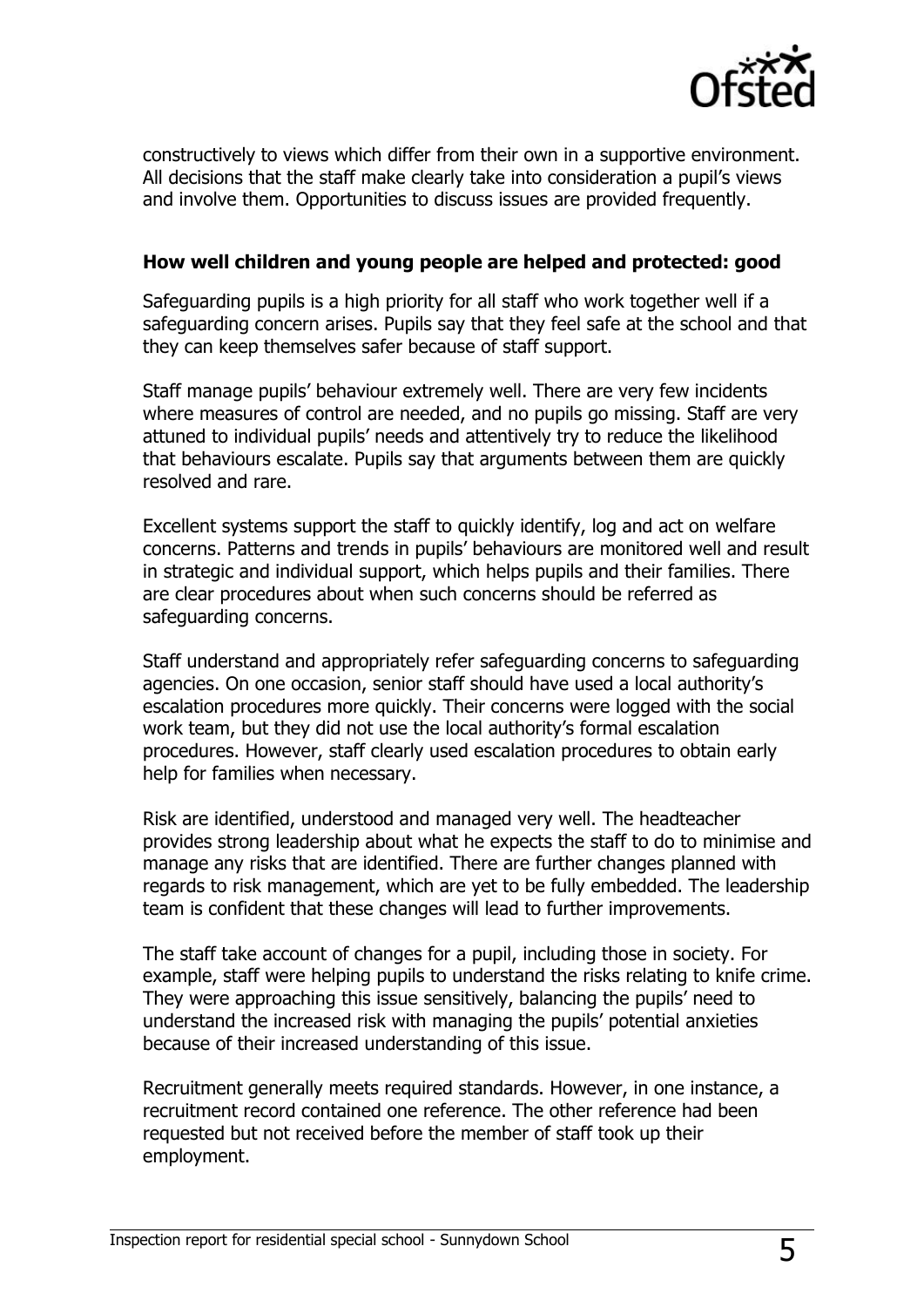

#### **The effectiveness of leaders and managers: outstanding**

Leaders and managers are inspirational. They continually look to improve services and care, using current affairs, theory and research to inform the improvements which they propose.

Innovative practice is evident across the school. Last year a fast food van was refurbished. Pupils were undertaking food hygiene courses at the time of inspection, so that they can work in the van at local events. An administrator was key to developing the newly introduced online safeguarding recording system. The special educational needs coordinator (SENCo) has created and implemented a measuring tool to track how each pupil is developing their resilience to recover from adverse circumstances.

There are comprehensive monitoring and evaluation programmes. Data and analysis are used well to evaluate the care and support which they provide and to decide areas for improvement and innovation. Managers have a clear understanding of how to embed change and do so successfully. This results in a staff team whose members work together well, whose members are inquisitive and reflective and whose members put pupils' needs at the centre of their practice.

Boarding is an integral part of the school, which is appreciated and valued. Feedback received during the inspection on Ofsted's online questionnaire system Parent View demonstrated how highly parents praise the difference that this school makes for their child and their family.

The quality of staff supervision, appraisal and training is very good. These reflect issues which help the staff to understand the best ways of supporting and protecting pupils. Opportunities for staff growth are both formal and informal. Several staff were leading projects which increased their engagement, commitment and interest in their roles while developing and improving services.

The staff build and maintain appropriate relationships with other professionals across a broad range of professions. These links help leaders and managers to develop and monitor what boarding offers and to take account of other professionals' ideas.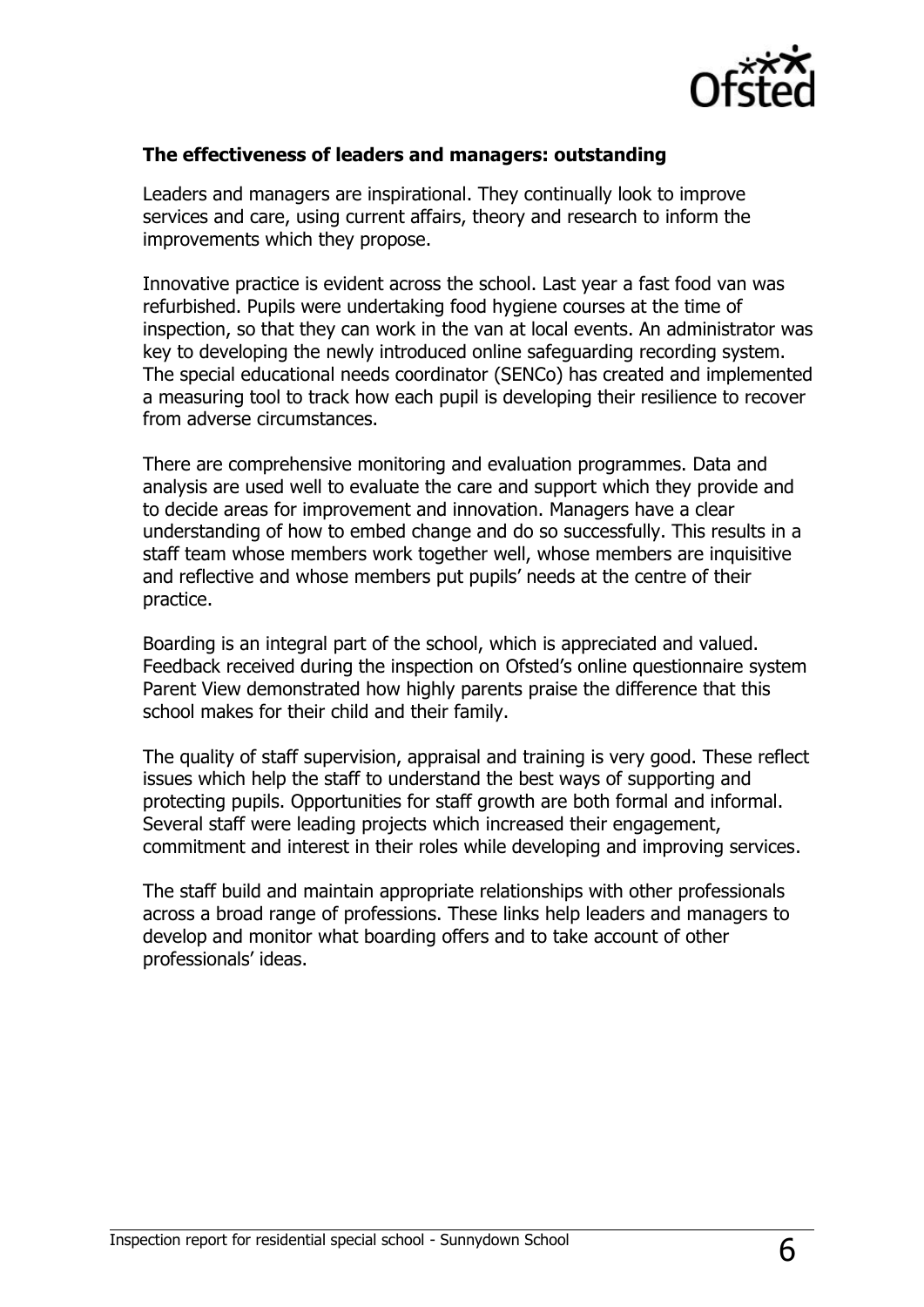

# **Information about this inspection**

Inspectors have looked closely at the experiences and progress of children and young people. Inspectors considered the quality of work and the differences made to the lives of children and young people. They watched how professional staff work with children and young people and each other and discussed the effectiveness of help and care provided. Wherever possible, they talked to children and young people and their families. In addition, the inspectors have tried to understand what the school knows about how well it is performing, how well it is doing and what difference it is making for the children and young people whom it is trying to help, protect and look after.

Using the 'Social care common inspection framework', this inspection was carried out under the Children Act 1989 to assess the effectiveness of the service, how it meets the core functions of the service as set out in legislation, and to consider how well it complies with the national minimum standards.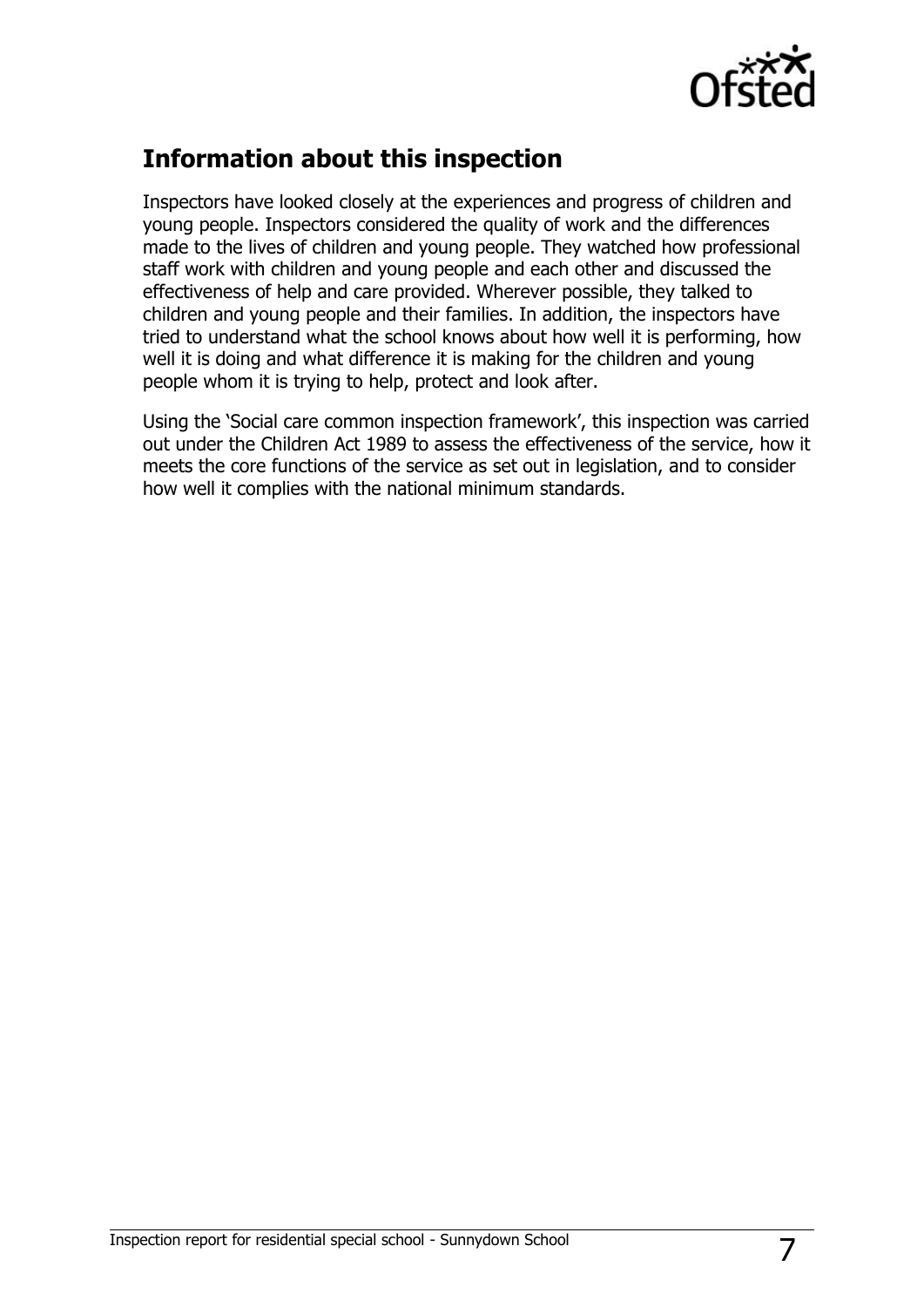

# **Residential special school details**

**Social care unique reference number:** SC013896 **Headteacher/teacher in charge:** Mr Paul Jensen **Type of school: Residential special school Telephone number:** 01883 342281 **Email address:** pjensen@sunnydown.surrey.sch.uk

## **Inspector**

Ruth Coler, social care inspector